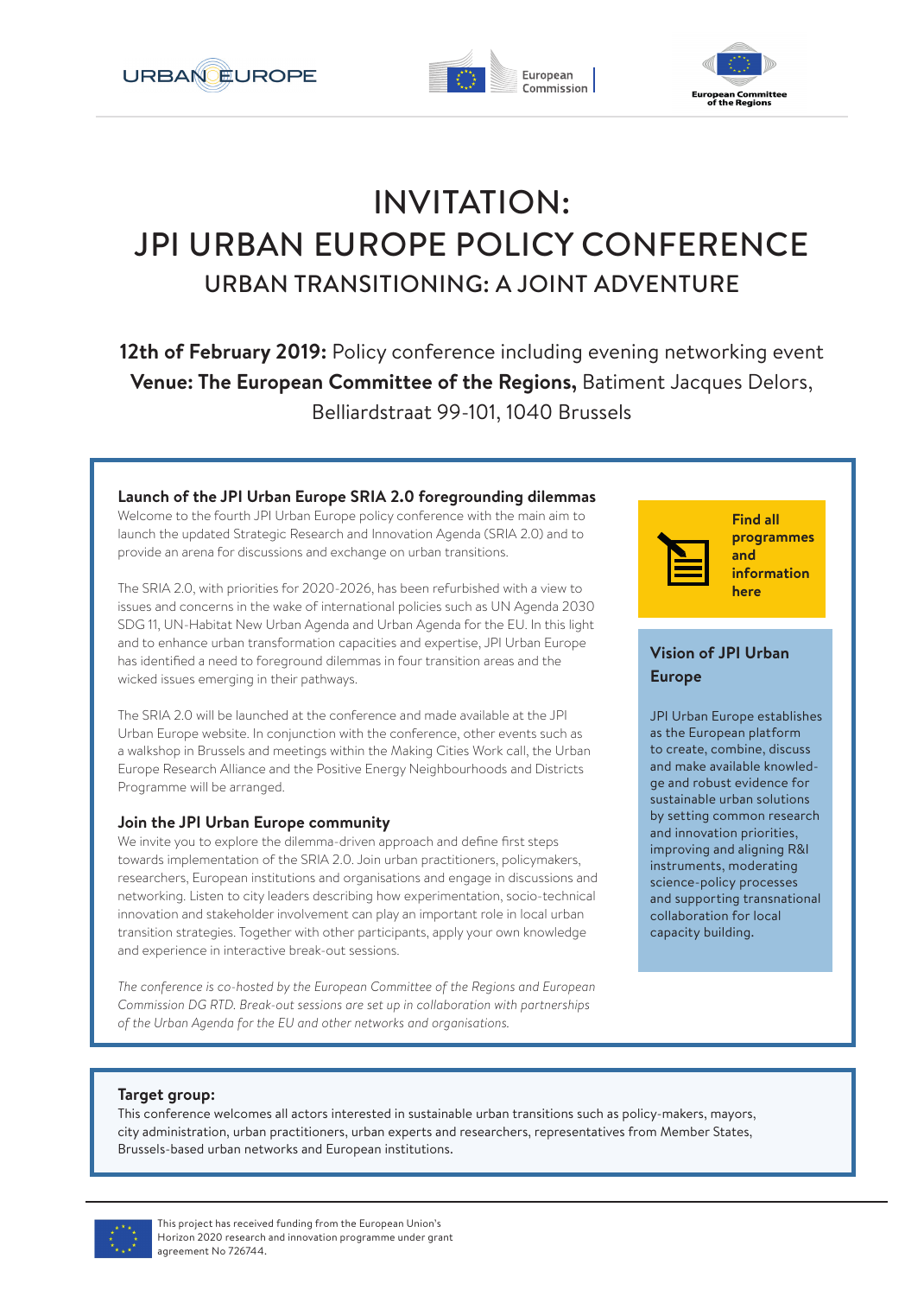# JPI URBAN EUROPE POLICY CONFERENCE URBAN TRANSITIONING: A JOINT ADVENTURE

#### **SIDE EVENTS**

#### Monday 11 February - Walkshop in Brussels

Participants at the policy conference are welcome to join a walkshop in central Brussels starting at 14.00 and ending at 17.00. The walkshop will guide the group to three local initiatives that operate on a daily basis as an answer to the urban dilemmas addressed at the conference. The walkshop is open to a group of max 30 people, so make sure to register soon.

*A detailed program for the walkshop will be published late December.*

*Contact: Ana Jakopin, ARRS ana.jakopin@arrs.si*

#### Monday 11 February - Urban Europe Research Alliance (UERA) meeting

On 11 February, a UERA General Assembly Meeting will be hosted by the University of Antwerp. The theme is "Smart and Energy-Efficient Cities: the Integrated Perspective". During the meeting, a new subgroup working on this topic under Thematic Working Group 2 "Urban Environmental Sustainability and Resilience" will be launched.

*Invitation only; invitation and programme will be sent out soon. Contact: Anne Ruas, IFSTTAR, anne.ruas@ifsttar.fr*

#### Monday 11 February - Urban Agenda for the EU Coordinators meeting

On Monday 11 February there will be a meeting for the coordinators of the Urban Agenda for the EU partnerships taking place at the venue of the European Committee of the Regions between 09.30- 18.00.

*Invitation only; Invitation and programme has been sent out.* 

#### Wednesday 13 February - Making Cities Work projects kick-off meting

JPI Urban Europe invites all projects funded in the Making Cities Work call to a projects kick-off meeting in Brussels on 13 February, starting with a joint dinner on the evening 12 February. The meeting provides an opportunity for the project partners to meet and to share knowledge, present projects and engage in strategic discussions for future cooperation. Project partners are very welcome to take part in the policy conference.

*Invitation only; invitation and programme will be sent out soon.*

*Contact: Mari Solerød, NRC, mso@forskningsradet.no, Klara Broms Seving, IQS, klara.broms.seving@iqs.se*

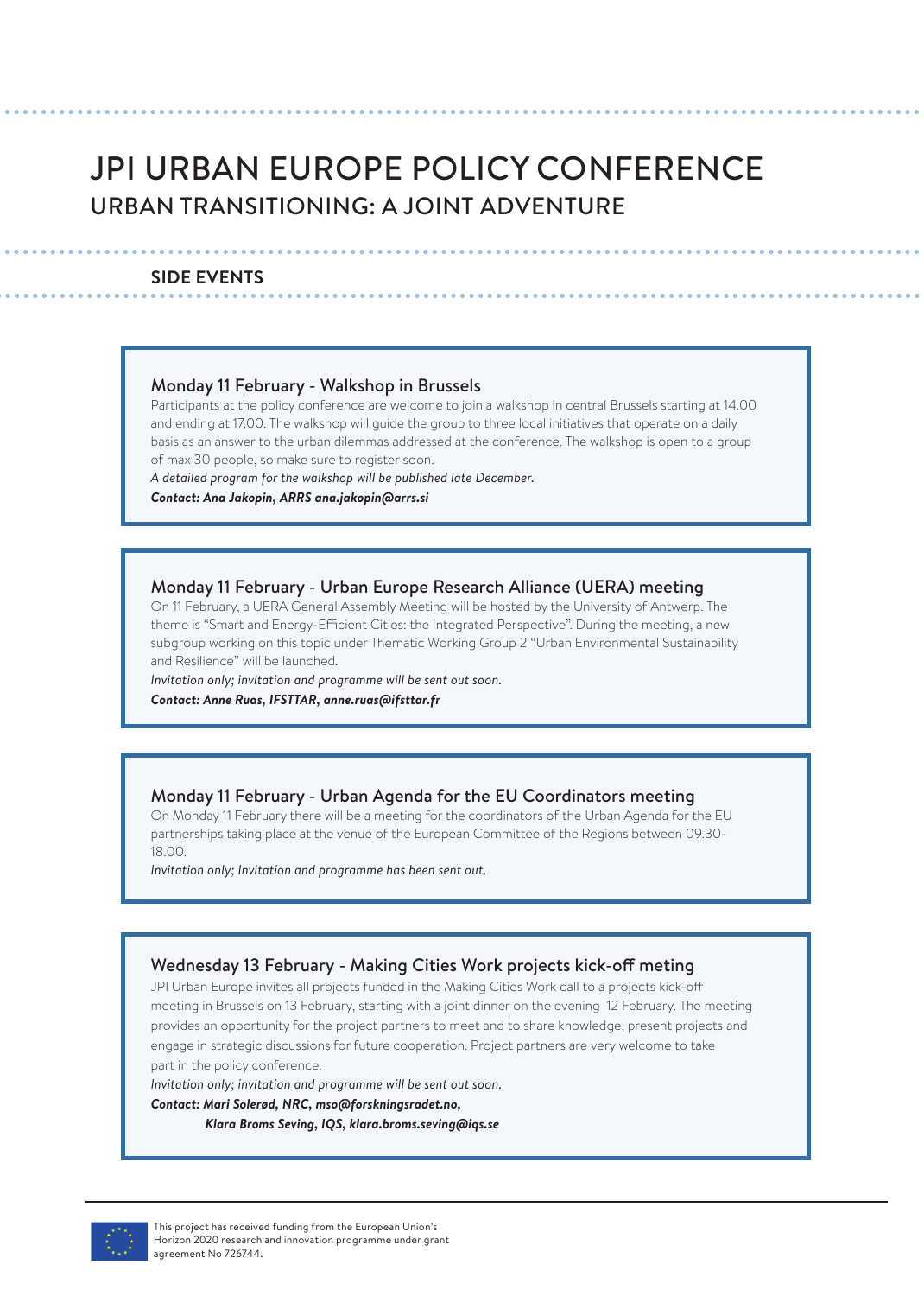# JPI URBAN EUROPE POLICY CONFERENCE URBAN TRANSITIONING: A JOINT ADVENTURE

#### **SIDE EVENTS (CONTINUATION)**

#### Wednesday 13 February - Positive Energy Neighbourhoods and Districts Programme stakeholder meeting

The meeting will be hosted by the PEN/PED programme management and serves update and discussion of operational approaches and next steps among stakeholders involved in the process.

Content issues of the breakout session at the JPI Urban Europe Policy Conference will be discussed in a strategic view.

*Invitation only; invitation and programme will be sent out soon. Contact: Christoph Gollner, FFG, christoph.gollner@ffg.at* 

#### Thursday 14 February - Urban MAESTRO Kick-Off meeting

The launching event of Urban MAESTRO will provide a first overview of consortium partners' activity in the field of urban design governance and seek to identify counterparts who may be willing to join the project support and advisory group co-chaired by JPI Urban Europe and UN-Habitat. The project is implemented by UN-Habitat, University College of London and Brussels Bouwmeester Maitre Architecte Office and examines urban design governance in European cities.

*The meeting is open to all interested parties but requires prior registration via email to Frederic.Saliez@un.org*

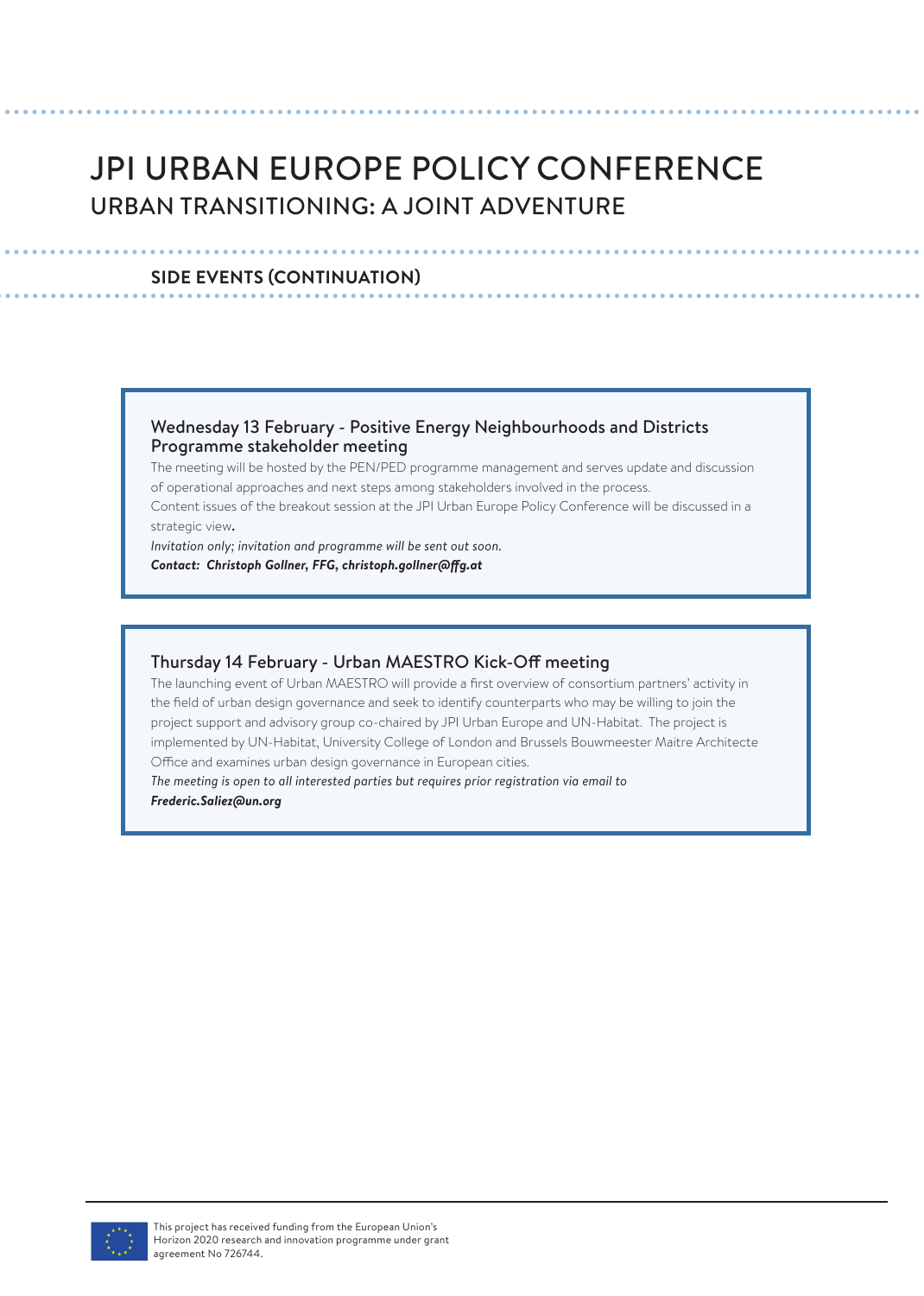

# JPI URBAN EUROPE POLICY CONFERENCE PROGRAMME Tuesday 12 February

| $09:00 - 10:00$ | <b>Registration and coffee</b>                                                                                                                                                                                                                                                                                                                                                     |
|-----------------|------------------------------------------------------------------------------------------------------------------------------------------------------------------------------------------------------------------------------------------------------------------------------------------------------------------------------------------------------------------------------------|
| $10:00 - 11:30$ | Plenary session I: Setting the scene foregrounding the dilemmas                                                                                                                                                                                                                                                                                                                    |
|                 | The first morning session sets the scene and invites cities to share their<br>experiences of dilemmas in policy and practice and related knowledge needs.                                                                                                                                                                                                                          |
|                 | Moderator: Amy Rader Olsson, Programme manager IQS                                                                                                                                                                                                                                                                                                                                 |
|                 | Welcome addresses by representatives from the hosts                                                                                                                                                                                                                                                                                                                                |
|                 | Kieran McCarthy, member of the European Committee of the Regions                                                                                                                                                                                                                                                                                                                   |
|                 | Magda de Carli, Head of unit Sharing Excellence - Country Intelligence,<br>European Commission Directorate-General for Research and Innovation                                                                                                                                                                                                                                     |
|                 | Mari Solerød, Acting Chair of JPI Urban Europe Governing Board                                                                                                                                                                                                                                                                                                                     |
|                 | Case presentations from cities                                                                                                                                                                                                                                                                                                                                                     |
|                 | Tove Mette Bjørkmo, Mayor, Municipality of Sortland, Norway                                                                                                                                                                                                                                                                                                                        |
|                 | Nicolaie Moldovan, City Manager, City of Alba Iulia, Romania                                                                                                                                                                                                                                                                                                                       |
|                 | Beate Ginzel, Head of unit Department of Urban Renewal and Housing<br>Promotion, City of Leipzig, Germany                                                                                                                                                                                                                                                                          |
|                 | João Dinis, Coordinator of the Department for Climate Change, City of<br>Cascais, Portugal                                                                                                                                                                                                                                                                                         |
|                 |                                                                                                                                                                                                                                                                                                                                                                                    |
| 11.30-12.00     | Coffee break in the Foyer                                                                                                                                                                                                                                                                                                                                                          |
| 12.00-13.00     | Plenary session II: Future research priorities for the knowledge hub                                                                                                                                                                                                                                                                                                               |
|                 | This session focuses on future research priorities and presents the main<br>parts of the updated Strategic Research and Innovation Agenda. Building<br>upon the city case presentations as well as JPI Urban Europe's achievements<br>so far and future ambitions described in the SRIA 2.0, a panel with experts<br>discusses research and policy cooperation in practical terms. |
|                 | Introduction to JPI Urban Europe SRIA 2.0                                                                                                                                                                                                                                                                                                                                          |
|                 | Margit Noll, Chair of the JPI Urban Europe Management Board                                                                                                                                                                                                                                                                                                                        |
|                 | <b>Panel Discussion</b>                                                                                                                                                                                                                                                                                                                                                            |
|                 | Panellists:                                                                                                                                                                                                                                                                                                                                                                        |
|                 | Sigrun Kabisch, Chair of JPI Urban Europe Scientific Advisory Board                                                                                                                                                                                                                                                                                                                |
|                 | Anna-Lisa Boni, Secretary General of EUROCITIES                                                                                                                                                                                                                                                                                                                                    |
|                 | Martin de Jong, Professor, Erasmus University, Rotterdam                                                                                                                                                                                                                                                                                                                           |
|                 | Levante Polyak, co-founder, Eutropian                                                                                                                                                                                                                                                                                                                                              |
|                 | Jamal Shahin, Professor, University of Amsterdam                                                                                                                                                                                                                                                                                                                                   |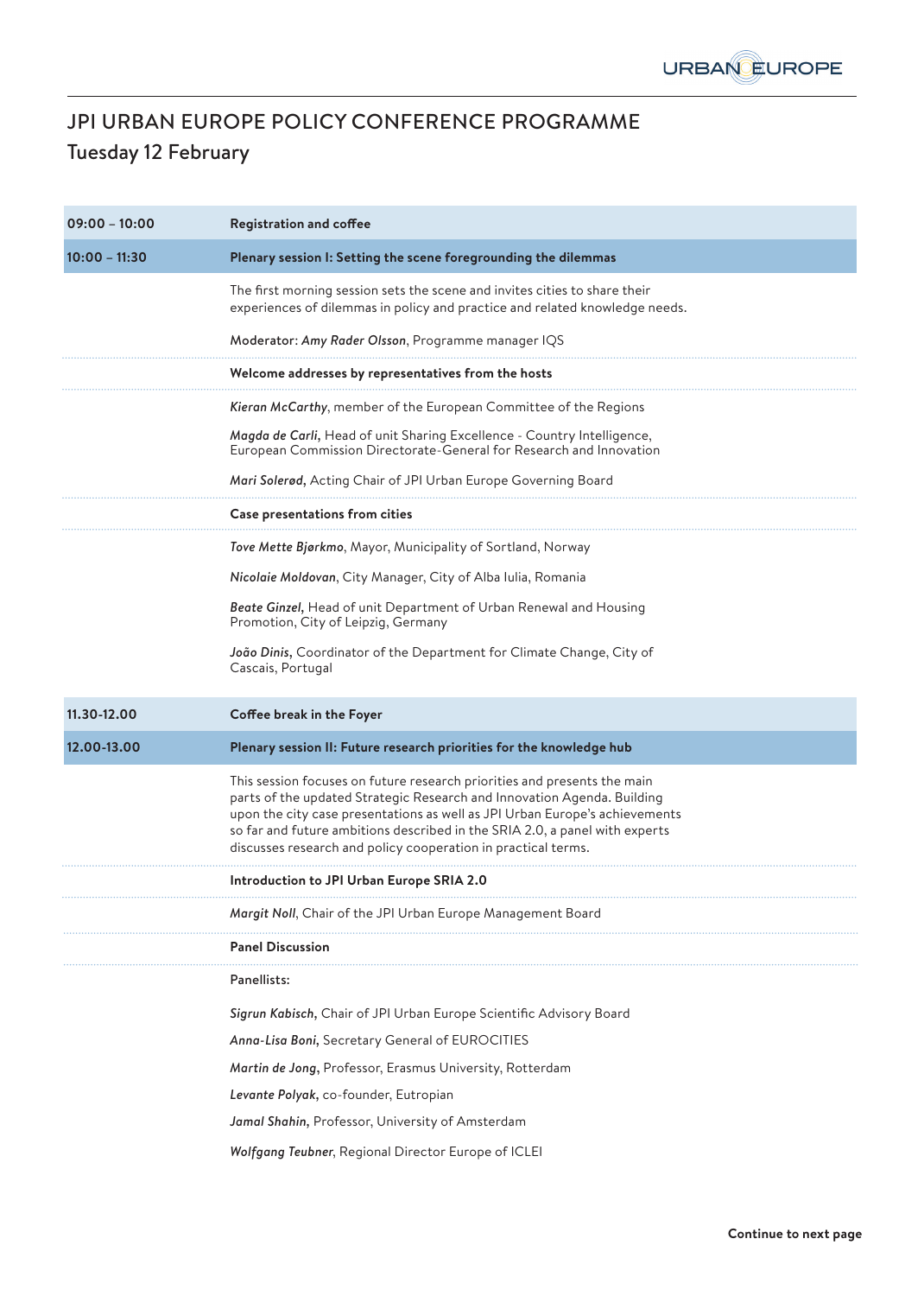

| $13:00 - 14:00$ | <b>Standing lunch in the Atrium</b>                                                                                                                                                                                                                                                                                     |
|-----------------|-------------------------------------------------------------------------------------------------------------------------------------------------------------------------------------------------------------------------------------------------------------------------------------------------------------------------|
| 14.00-15.30     | Break-out sessions: First steps towards implementation                                                                                                                                                                                                                                                                  |
|                 | 1. Digital Transitions in Urban Governance, Room JDE 2252<br>2. From Urban Resilience to Robustness, Room JDE 3253<br>3. Sustainable Land-use and Urban Infrastructures, Room JDE 52<br>4. Inclusive Public Spaces for Urban Liveability, Room JDE 2253<br>5. Positive Energy Neighbourhoods and Districts, Room JDE 53 |
| 15.30-16.00     | Coffee break in the Foyer                                                                                                                                                                                                                                                                                               |
| 16.00-17.00     | Plenary session III: Teaming up to accelerate urban transitioning                                                                                                                                                                                                                                                       |
|                 | Session to present results from breakout sessions and discuss the role of<br>JPI Urban Europe in a future landscape of partnerships and within Horizon<br>Europe, the ninth European Research and Innovation framework under<br>preparation.                                                                            |
|                 | Reporting Back from the Break-out Sessions led by the Moderator                                                                                                                                                                                                                                                         |
|                 | <b>Panel Discussion</b>                                                                                                                                                                                                                                                                                                 |
|                 | <b>Panelists:</b>                                                                                                                                                                                                                                                                                                       |
|                 | Marek Teplansky, Acting Head of Unit Inclusive Growth, Urban and Territorial<br>Development, European Commission, Directorate-General Regional and<br>Urban Policy                                                                                                                                                      |
|                 | Marie Yeroyanni, Senior Expert, Innovating Cities, European Commission<br>Directorate-General for Research and Innovation (TBC)                                                                                                                                                                                         |
|                 | Nathalie Noupadja, Head of Research & Studies, CEMR (Council of European<br>Municipalities and Regions)                                                                                                                                                                                                                 |
|                 | Mart Grisel, Director EUKN (European Urban Knowledge Network)                                                                                                                                                                                                                                                           |
|                 | Margit Noll, Chair of JPI Urban Europe Management Board                                                                                                                                                                                                                                                                 |
|                 | Final words from the Moderator Amy Rader Olsson                                                                                                                                                                                                                                                                         |
| 17:00-18.30     | Networking with snacks and drinks in the Atrium                                                                                                                                                                                                                                                                         |

**10:00 – 17:00 - Networking until 18.30** Registration opens 09:00, *please be in time to go through security*

**European Committee of the Regions** Bâtiment Jacques Delors Rue Belliard 99-101, Brussels

#### **Contact**

Klara Broms Seving Communication **Officer** JPI Urban Europe Management Board events@jpi-urbaneurope.eu +46 708 963 278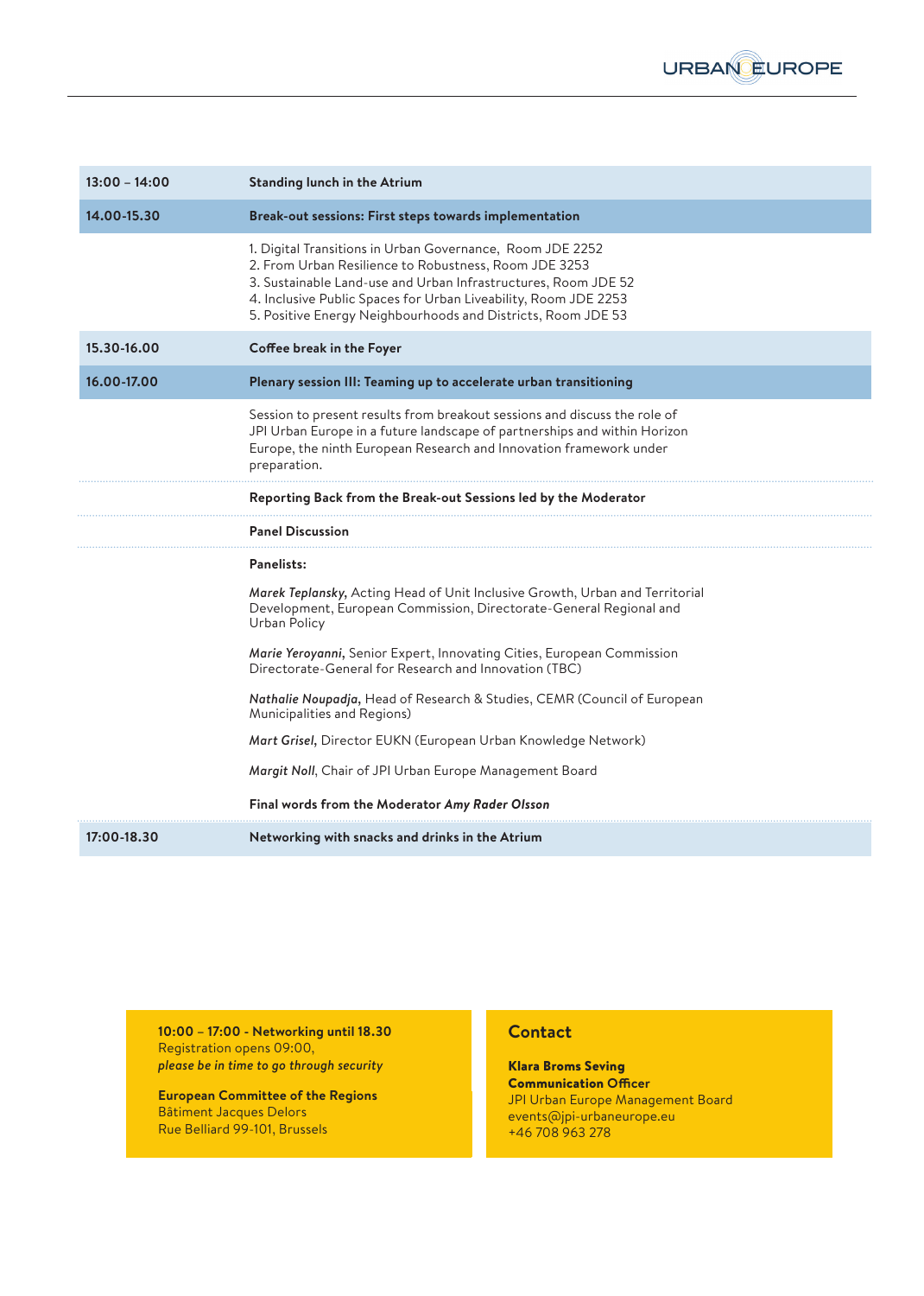# Break-out sessions: Detailed programme

### Digital Transitions in Urban Governance

How can cities exploit the potential of rapid digitalisation for urban planning and governance while avoiding the risks of new inequalities and exclusion as well as addressing the consequences for jobs, value chains and privacy?

This session will narrow the focus to e-governance and business model thinking as a strategic tool for development and governance in cities. Why should cities adopt a business model approach in the governance and decision-making of their future digital services?

#### **Hosted by:** JPI Urban Europe and Urban Agenda for the EU Partnership Digital transition **Chair:** *Amy Rader Olsson*, IQS **Co-chair:** *Mika Rantakokko*, Urban Agenda for the EU

Partnership Digital Transition, Oulu, Finland **Case city:** *Jonas Onland*, Eindhoven, Netherlands **Rapporteur:** *Kadri Jushkin*, Urban Agenda for the EU Partnership Digital Transition, Ministry of Finance, Estonia

### Sustainable Land-use and Urban Infrastructures

How can cities answer to the demand for densification and infrastructure provision under the constraints of scare resources, financial limitations, accessibility and affordability for all?

- Intersecting infrastructures and Nature Based Solutions
- Integrated urban infrastructures planning
- Liveable, carbon neutral infrastructures
- Urban equity in sustainable urbanisation

**Hosted by:** JPI Urban Europe and Urban Agenda for the EU Partnership Sustainable Land-use and Nature-Based Solutions

#### **Chair:** *Jonas Bylund*, JPI Urban Europe Management Board

**Co-chair:** *Giovanni Fini,* Head of department, City of Bologna, coordinator of Urban Agenda for EU Partnership Sustainable Use of Land and Nature-based Solutions

Case city presentations: Nikola *Petković*, Senior Expert Advisor for Regional Development, City office for strategic planning, City of Zagreb

## From Urban Resilience to Robustness

How can cities get prepared for unexpected, non-linear events and at the same time ensure highest liveability for its inhabitants?

This session will narrow the focus to circular economy on city level. A note from the Urban Agenda for the EU partnership on circular economy with Indicators for circular economy (CE) transition in cities will be presented and participants will be invited to give feed-back for next steps, i.e. how to develop methods and definitions on city level and identify research and- innovation activities to give the indicators a solid base.

**Hosted by:** JPI Urban Europe and Urban Agenda for the EU Partnership Circular Economy **Chair:** *Christian Strauß*, Project Management Jülich, Member of the JPI Urban Europe Governing Board **Co-chair:** *Håkon Sandven Jentoft*, The city of Oslo, Coordinator of EU Partnership Circular Economy **City case presentation:** *Clare Ollerenshaw*, Circular Economy Manager, London Waste and Recycling Board

## Inclusive Public Spaces for Urban **Liveability**

How can cities provide multi-functional public spaces that serve the purposes of all groups of society within the given ownership situations, stakeholder interests, security concerns or densification needs?

This session will explore methods for how to involve all groups citizens in development of public spaces, not only the ususal suspects. How can we make city policies more inclusive? Experiences from Amsterdam will inform the discussion and participants invited to share the success stories.

**Hosted by:** JPI Urban Europe and Urban Agenda for the EU Partnership Inclusion of migrants and refuge- $\alpha$ 

**Chair:** *Mari Solerød*, NRC, Acting Chair of JPI Urban Europe Governing Board

**Co-chair:** *Sabina Kekic*, The city of Amsterdam, Coordinator of EU partnership on Inclusion of migrants and refugees

**Case city presentation:** Same as above